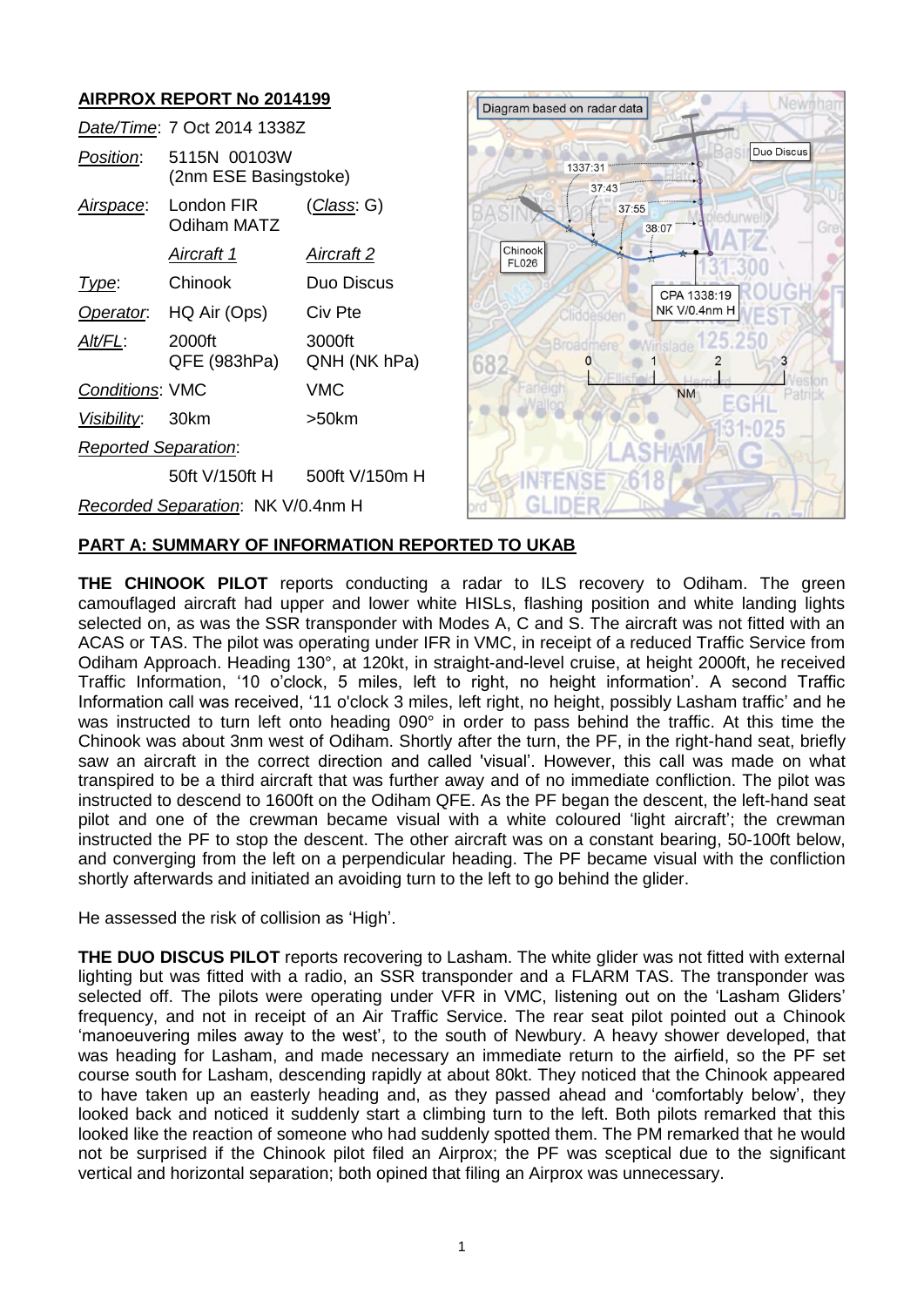He assessed the risk of collision as 'None'.

**THE ODIHAM APPROACH CONTROLLER** reports the Chinook pilot called for a radar pickup at Odiham for an ILS. He was identified and given a reduced Traffic Service. When transiting 1nm south of Basingstoke Hospital, a contact was called to him in the left 10 o'clock, range 5 miles, crossing leftright with no height information. The pilot called not visual. The traffic was then called again as left 11 o'clock, 3 miles, crossing left-right, no height information, possibly a glider from Lasham. The Chinook was just to the south east of Basingstoke Hospital by 1nm and was still not visual. A suggested turn of left 080° from the original 130° heading was given to pass behind the traffic. The traffic was then called again at 2nm and the pilot called visual. This was 2nm east-southeast of Basingstoke hospital.

He perceived the severity of the incident as 'Low'.

**THE ODIHAM SUPERVISOR** reports a medium to low workload with the Approach and Director positions bandboxed<sup>1</sup> at the time of the Airprox. The controller was being screened as he was training in Approach; however, he did hold a Director endorsement. The Chinook pilot was under a Traffic Service and the conflicting traffic, a primary contact, was called several times to him. The pilot then called visual. Believing that the Chinook pilot was visual with the 'conflictor', and having no information about its height, the controller gave the pilot a descent instruction in order to reach the correct height to carry out the instrument approach. The Supervisor received a call from the pilot about 2hr later, after he had landed, to say that they would be filling an Airprox, and that they had called visual with traffic which was not the conflicting traffic that the controller had been calling. The pilot stated that they did not become visual with the conflictor until after the descent instruction had been issued. There were no other aircraft showing in the immediate vicinity on the radar screen at the time; however, suppression was in use on the Watchman Radar display, and the radar service had been limited accordingly.

### **Factual Background**

The weather at RAF Odiham was recorded as follows:

METAR EGVO 201250Z 10006KT 9999 FEW040 12/M04 Q1032 BLU METAR EGVO 201350Z 08005KT 9999 FEW045 13/M05 Q1031 BLU

### **Analysis and Investigation**

#### **Military ATM**

 $\overline{a}$ 

The Airprox took place between a Chinook under a Traffic Service with Odiham Approach, and a Duo Discus glider, listening out on the 'Lasham Gliders' frequency. The Odiham trainee Approach Controller was bandboxing Approach and Director at the time and workload and task difficulty were described as 'low'. The controller was Director-endorsed and had identified the Chinook for an ILS. The glider was called at 5nm and then at 3nm, possibly as a Lasham glider. A turn left was suggested to allow the Chinook to pass behind, and an update was passed at 2nm; the pilot called visual. The controller had two aircraft on frequency and classed the incident as 'low' severity. The Supervisor explained that traffic had been called to the Chinook on several occasions and, once the pilot had reported visual, the controller had descended the aircraft to be at the correct height for the ILS. No other aircraft were showing on radar in the vicinity; radar Suppression had been chosen on the Primary Radar and the Traffic Service had been limited accordingly. At 1334:26, Approach had limited the Traffic Service to the Chinook as, "*Traffic Service reduced all around due to limited surveillance performance*". At 1335:47, Approach called a Squirrel helicopter with which the Chinook pilot was visual and, at 1336:04, (Figure 1), further information was passed as, "*further traffic, left 10 o'clock, 5 miles, crossing left to right, slow moving, no height information*". The Chinook pilot responded with "*looking*".

 $1$  One controller undertaking both functions from a single console.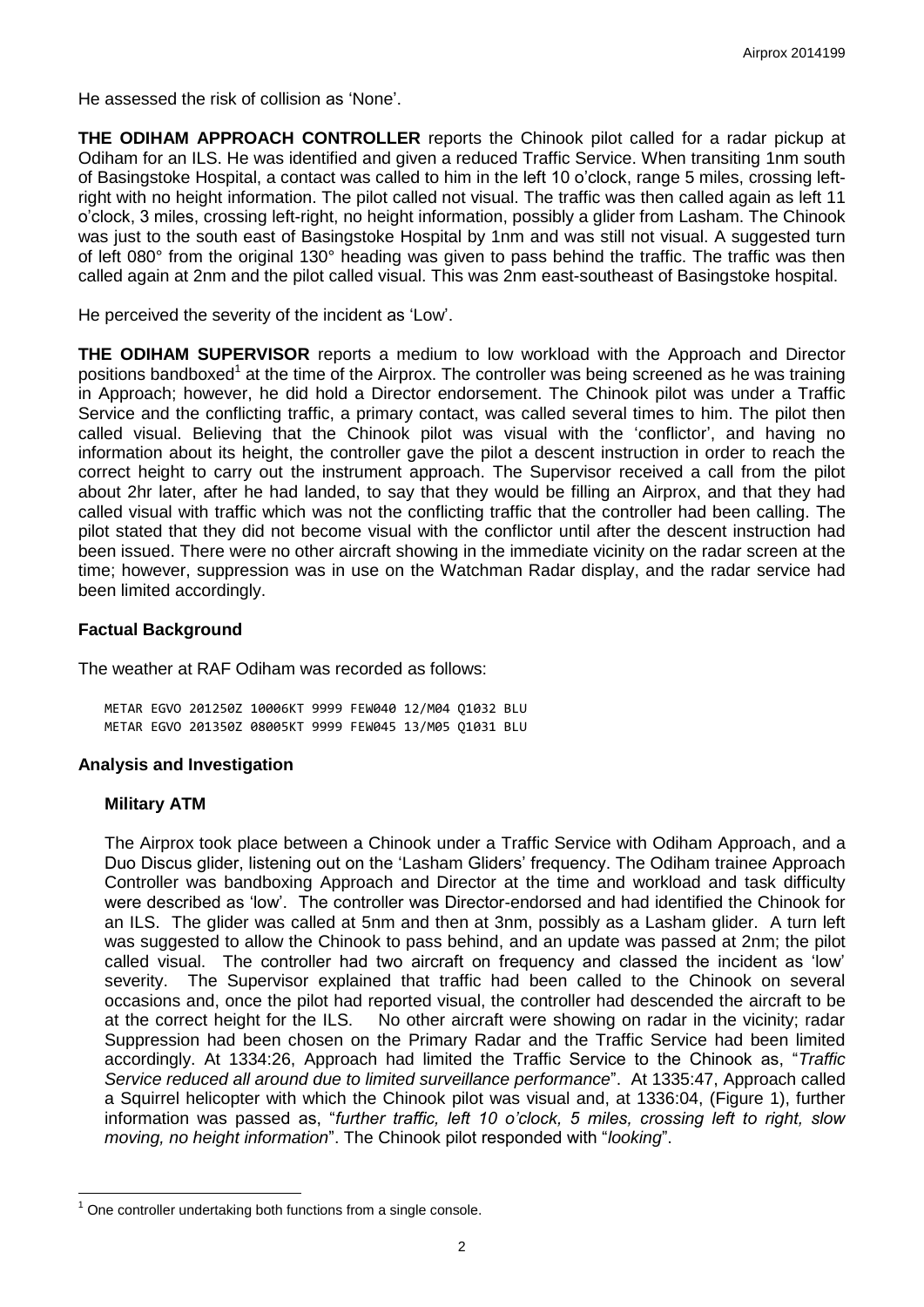

Figure 1: Traffic Information at 1335:47 (Chinook 3641; glider primary contact only)

At 1337:02, an update was provided as, "*previously reported traffic now left 11 o'clock, 3 miles, crossing left to right, slow moving, no height information*". At 1337:27, (Figure 2), a further update was provided, "*previously reported traffic is left, 11 o'clock, tow miles, crossing left to right, no height information. Possibly a glider in the Lasham circuit*". The Chinook pilot replied with "*still looking"*



Figure 2: traffic Information at 1337:27

At 1337:37, Approach followed-up with, "*I can give you a slight turn to transit behind if you're happy?*" A left turn onto 080° was provided at 1337:44 (Figure 3).



Figure 3: Vector provided at 1337:45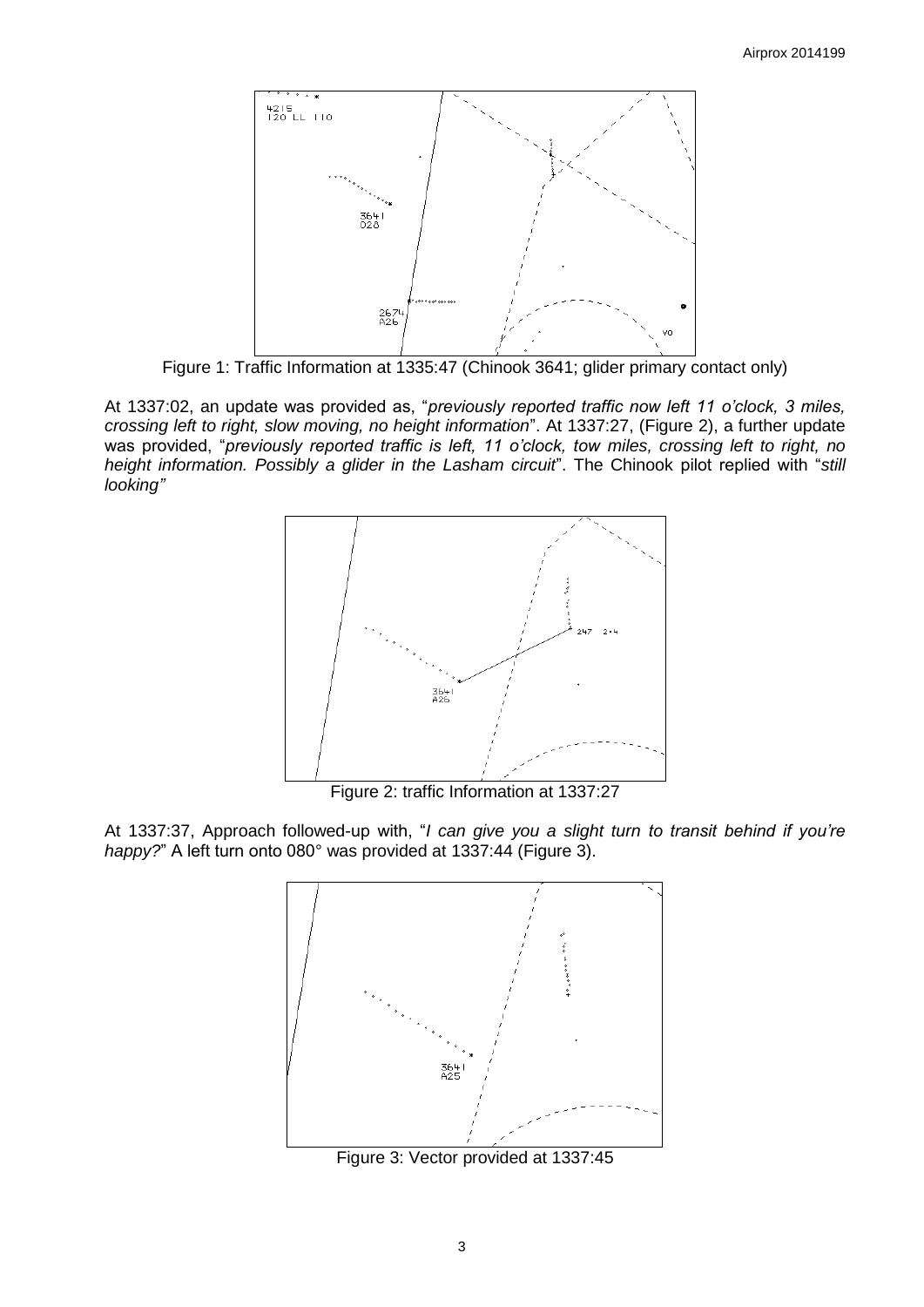At 1337:58, Approach passed, "*previously reported traffic is north east, one mile, tracking south, slow moving, no height information*". At 1338:03, (Figure 4), the Chinook pilot reported visual with a glider, left to right at the same height.



Figure 4: Chinook reported visual at 1338:03

At 1338:06, the Chinook pilot was instructed to maintain heading and descend to 1600ft. The pilot replied with, "*Caution wait*" at 1338:13 (Figure 5) and, at 1338:42, had confirmed clear of a glider inbound to Lasham.



Figure 5: Geometry at 1338:13

The CPA was estimated on replay at 0.4nm horizontally with no height information available; Figure 6 (1338:24) demonstrates the Chinook pilot's left turn to avoid the glider.



Figure 6: Geometry at 1338:24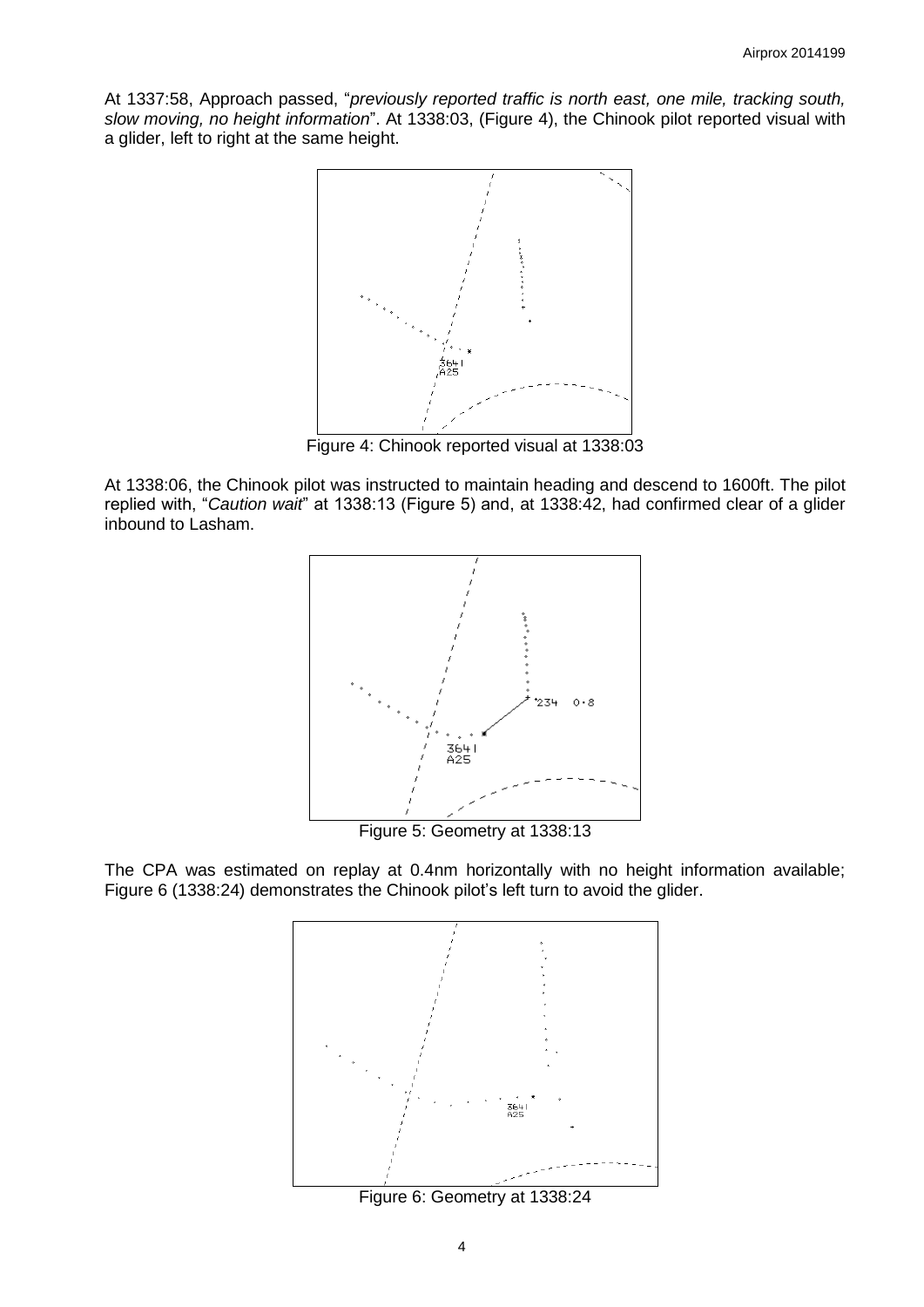The trainee Approach controller was conducting a Director task with a low workload and had demonstrated the provision of a Traffic Service, as per CAP774, in calling four sets of Traffic Information. The controller also offered a vector to keep the Chinook clear. The Traffic Service had been reduced from all around, and the controller was demonstrating duty of care through persistent information and the use of vectors to avoid an aircraft on a converging heading. The suppression of the radar picture was necessary to filter clutter from the radar picture. The Chinook pilot was under radar vectors for an Instrument Approach and was under an appropriate Air Traffic Service for the conditions. The crew had searched for the traffic and were aware of their collision responsibilities under a Traffic Service. The crew reported visual with an aircraft in the position called by ATC. However, a late sighting of an additional aircraft caused the crew to take an avoiding action left turn and climb. The glider pilots' were visual with the Chinook at a greater range and had maintained visual as they returned to Lasham.

The normal barriers to an incident in Class G airspace would be radar-derived information, ACAS/TAS and 'see and avoid'. The Chinook did not have an ACAS or TAS; the glider had FLARM selected on but the transponder was switched off; this was a degraded barrier. Traffic Information was regular and accurate; the return that the Chinook called visual with does not appear on radar replay and the controller would naturally consider the Chinook crew to be visual with the track that had been called on numerous occasions. 'See and avoid' was the key barrier to this incident. The glider pilots were visual with the Chinook at long range and were comfortable following the closing geometry and degree of separation at CPA. The glider may have been difficult to see as it was initially above the Chinook on a constant bearing and, having already seen an aircraft, the crew may have thought that they were visual with the track that was causing concern for ATC.

### **UKAB Secretariat**

The Chinook and Duo Discus pilots shared an equal responsibility for collision avoidance and not to fly into such proximity as to create a danger of collision<sup>2</sup>. If the incident geometry is considered as converging, then the Chinook pilot was required to give way to the Duo Discus<sup>3</sup>. It was apparent from the radar replay, e.g. Figure 6 of the Military ATM report, that there was considerable radar jitter at CPA. Consequently, the stated horizontal separation at CPA should be considered as having a high margin of error in this case.

# **Comments**

### **JHC**

The JHC crew were operating under a Traffic Service, and using a transponder. Although not required to do so, it is surprising that a glider fitted with a transponder would decide not to utilise such a barrier in what is busy airspace. JHC Chinook aircraft are currently undergoing the embodiment of a TAS, an addition which, should other aircraft be transponding, will provide an additional barrier in the future.

#### **Summary**

An Airprox was reported when a Chinook and a Duo Discus flew into proximity at 1338 on Tuesday 7<sup>th</sup> October 2014. Both pilots were operating in VMC, the Chinook pilot under IFR in receipt of a limited Traffic Service from Odiham Approach and the Duo Discus pilot not in receipt of an Air Traffic Service.

 $\overline{\phantom{a}}$  $2^2$  Rules of the Air 2007 (as amended), Rule 8 (Avoiding aerial collisions).

 $3$  ibid., Rule 9 (Converging).